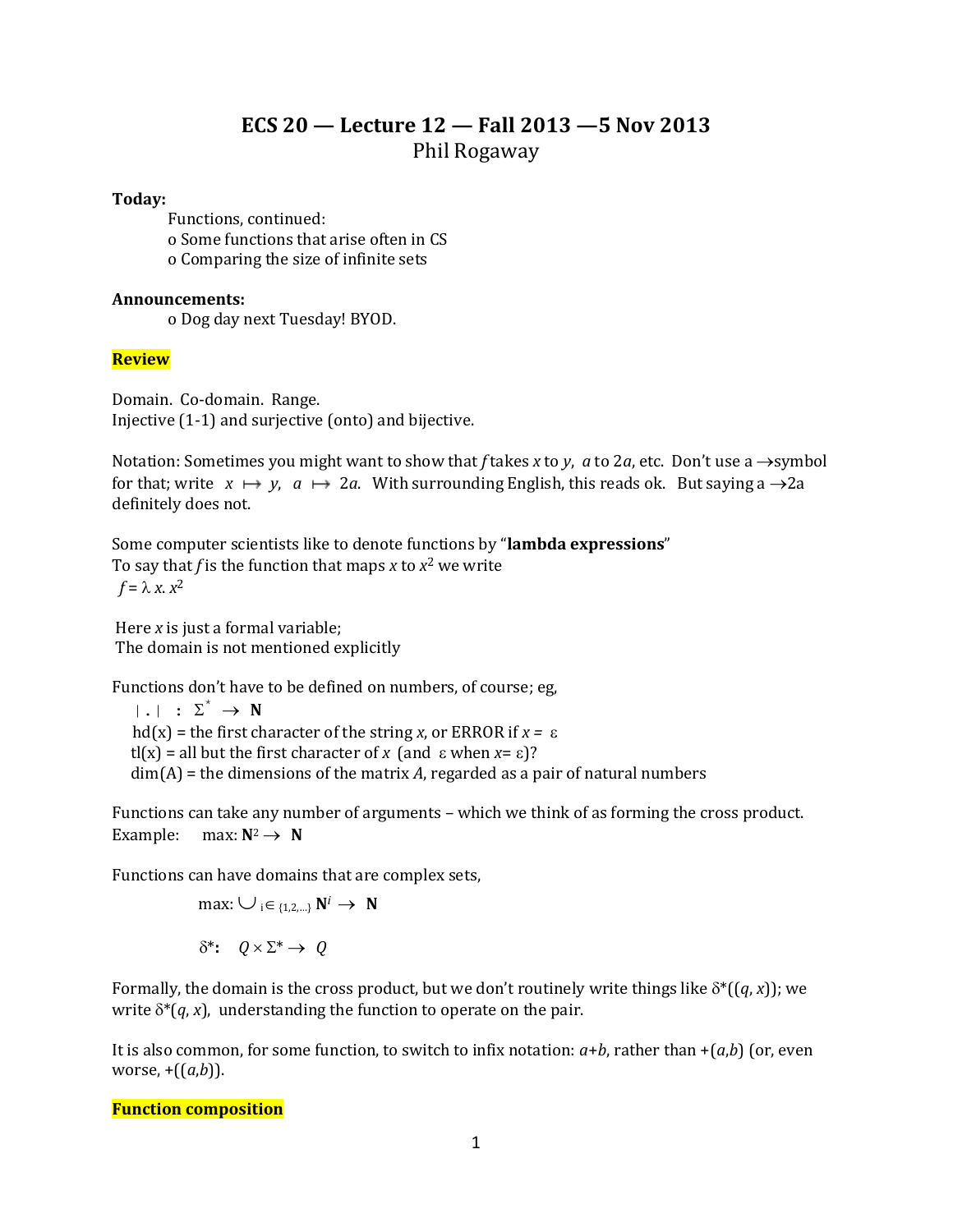$f \circ g$  $f: A \rightarrow B$ ,  $g: B \rightarrow C$ 

then  $(g \circ f) : A \to C$  is defined by  $(g^{\circ} f)(x) = g(f(x))$ 

Kind of "backwards", but fairly tradition. Some mathematicians (eg, in algebra) will reverse it, (*x*) ( $f \circ g$ ) "function operates on the left"

# **Inverse of a function**

If  $f(x) = y$  we say that *x* is a **preimage** of *y* Does every point in the codomain have a preimage? No, only points in the image. Does every point in the image have **one** preimage? No, only if it's an injective function Does every point the in the domain have an image? Yes, that's required for being a function. Might it have two images? No, only one.

If you do have a **bijective** function  $f: A \to B$  then the function  $f^{-1}: B \to A$  is well defined:  $f^{-1}(y)$  = the unique *x* such that  $f(x) = y$ .

```
Example: f(x) = exp(x) = e^xDraw picture.
What's the domain? R
What's the range / image ? (0, \infty)Is it 1-1 on this image? YES
```

```
What's it's inverse? y \mapsto \ln(y)
```
### **Some important functions in CS**

```
\lfloor x \rfloor - define this.
\lceil x \rceila mod b
gcd (a,b) 
            // Calculating this: Assume a \geq b. If b = 0 then return 0. Else return gcd(b, a mod b).
            a mod b \le a/2. (If b \le a/2, then a mod b \le a/2; if b > a/2 then a mod b = a - b \le a/2|x|2
x
, e
x, a
x
lg, log, ln, logb(x)
n!
min Xmax X -- talk about what the domain of min and max are, and when these function are well defined.
```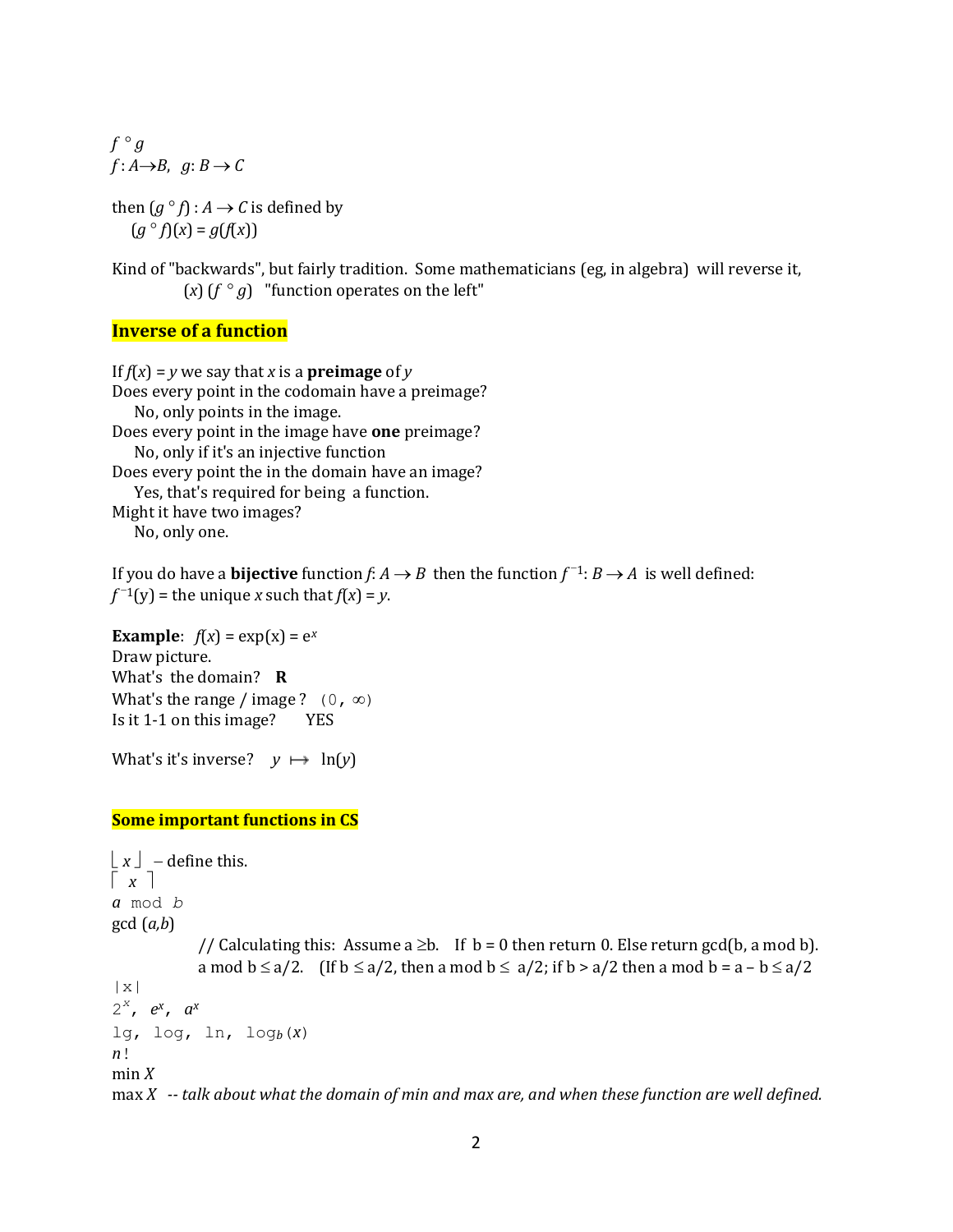*Talk about the term partial (vs total) function*  $gcd(a,b) = gcd(b, a \mod b)$ 

**Proposition** [Biggs, p. 35]: *Every nonempty X*  $\subset$  **N** = {1, 2, ...} *has a minimum.* Proof. Let *P*(*n*) = "every subset *X* of **N** containing *n* has a least number." Since *X* is nonempty, it suffice to show  $P(n)$  for all  $n \geq 1$ . Induction: **Basis**: *P*(1) is true because 1 is the minimum element of **N**. **Inductive step** (strong induction). Suppose  $P(1)$ , ...,  $P(k)$  is true; must show  $P(k+1)$ . So  $k+1 \in X$ . Case 1: for all  $x \in X$ ,  $x > k$ . Then  $k+1 = \min X$ . Case 2. for some  $x \in X$ ,  $x \le k$ . By inductive assumption, *X* has a least number.

```
Review properties of logs: // forgot to do in class
   log(ab) = log(a) + log(b)log a(b) = log c(b) / log c(a)e^{\wedge}ab = (e^{\wedge}a)^{\wedge}ba^x x a^y = a^{\prime}(x+y)Draw picture of y = \lg(x)
```
### **Equicardinal sets**

Sets A and B are **equicardinal** (or **equinumerous** or **equipotent**), written |A|=|B| or A~B, if there exists a bijection  $\pi$ : A $\rightarrow$ B.

**Claim**: this is an equivalence relation.

**T**/F: There is a bijection from A to B iff there is a bijection from B to A)

```
A set is finite if it is empty or equipotent with {1, …, n} for some natural number n
A set is infinite if it is not finite.
A set is countably infinite if it is equipotent with N.
Write |A| = \aleph_0That symbol is called a cardinal number.
If |A| = \aleph_i then |\mathcal{P}(A)| = \aleph_{i+1}
```
So the numbers you know about are  $0, 1, 2, ...$ ,  $\aleph_0$ ,  $c = \aleph_1$ ,  $\aleph_2$ , ...

Use  $|A|$  |  $|B|$  if there is an injection but no bijection from A to B.

**Theorem** [Cantor]  $|A| < |\mathcal{P}(A)|$ 

**Theorem** [Schroeder-Bernstein] If  $|A| \leq |B|$  and  $|B| \leq |A|$  then  $|A| = |B|$ .

Examples:

- $\bullet$  {0,1, ...} ~ {1,2, ...}
- Show that the natural numbers and the integers are equicardinal
- Show that the rationals and the integers are equicardinal
- Infinitely many hotel rooms, room 1, room2, ...